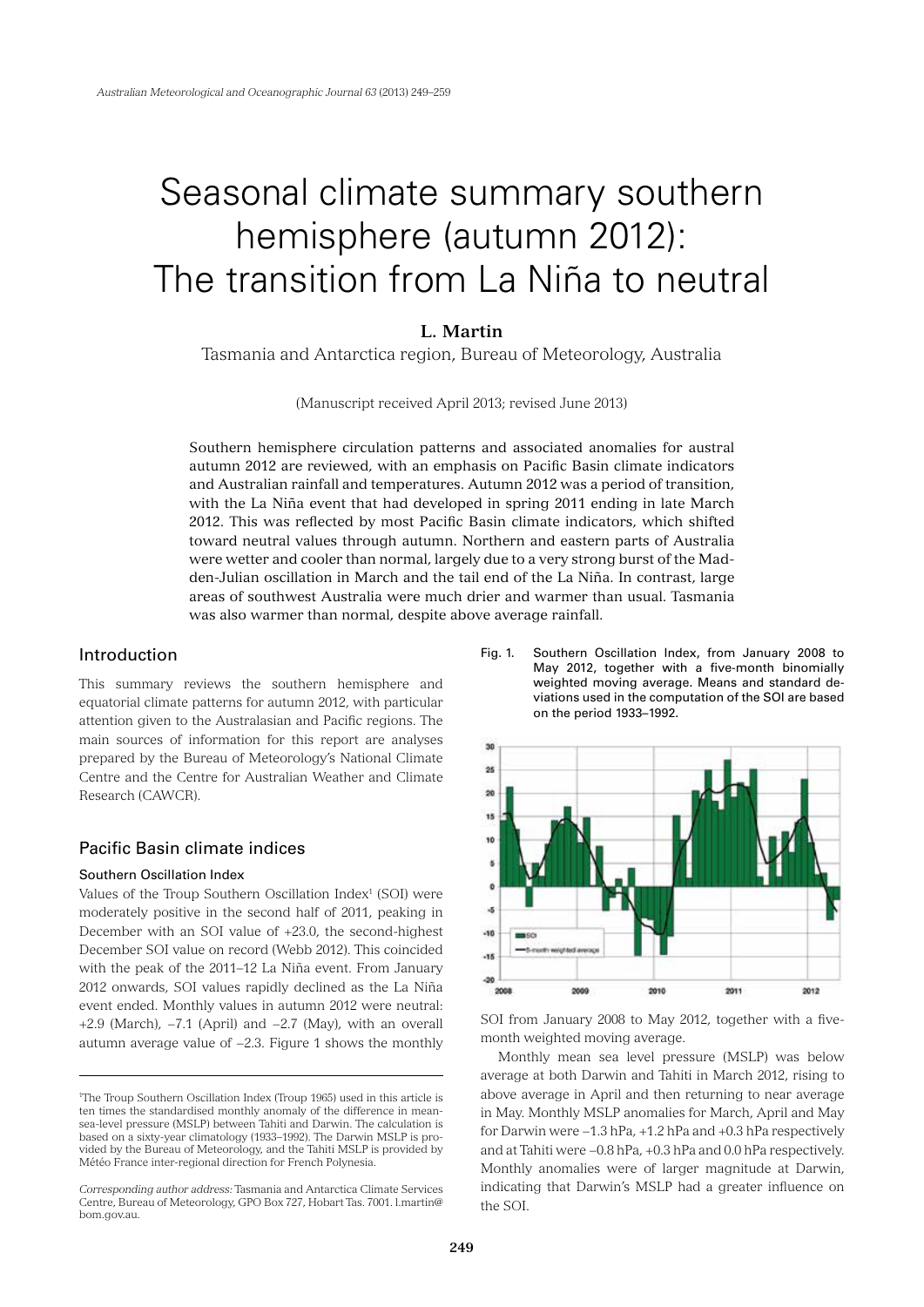Fig. 2. 5VAR composite standardised monthly ENSO index from January 2008 to May 2012, together with a weighted three-month moving average. See text for details.



Composite monthly ENSO index 5VAR

5VAR2 is a composite monthly ENSO index, calculated as the standardised amplitude of the first principal component of monthly Darwin and Tahiti mean sea level pressure (MSLP)3 and monthly NINO3, NINO3.4 and NINO4 sea-surface temperatures<sup>4</sup> (SSTs). After a two-year period of negative 5VAR values associated with the 2010–11 and 2011–12 La Niña events (Fig. 2), 5VAR values rose through autumn 2012 as the second La Niña event ended. Monthly values of 5VAR in autumn 2012 were −0.59, −0.02 and +0.18 for March, April and May respectively, with an overall autumn average of  $-0.14$ 

The Multivariate ENSO  $Index<sup>5</sup>$  (MEI), produced by the U.S. Climate Diagnostics Center, is derived from a number of atmospheric and oceanic parameters calculated as a twomonth mean. Large negative (positive) anomalies are usually associated with La Niña (El Niño) events. The March–April (+0.059) and April–May (+0.706) MEI values (not shown) followed an increasing trend, similar to that of the 5VAR index and consistent with neutral ENSO conditions.

#### Outgoing long-wave radiation

Outgoing long-wave radiation (OLR) over the equatorial Pacific Ocean is a good proxy of tropical convection, with decreases in OLR associated with increased convection and hence rainfall. During a La Niña event, OLR is often above average near the Date Line, indicating suppressed convection in that area. The opposite is true during an El Niño event.

Fig. 3. OLR anomalies for autumn 2012 (W m−2). Base period 1979–2000. The mapped region extends from 40°S to 40°N and from 70°E to 180°E.



Standardised monthly anomalies<sup>6</sup> of OLR are computed by the Climate Prediction Center, Washington, for an equatorial region near the Date Line ranging from 5°S to 5°N and 160°E to 160°W. Monthly values for autumn 2012 were +0.8, +0.1 and −0.1 for March, April and May respectively. This indicates that convection was initially suppressed over this area, consistent with La Niña conditions, but was nearneutral in April and May when the La Niña had ended.

The spatial pattern of seasonal OLR anomalies across the Asia-Pacific tropics for autumn 2012 is shown in Fig. 3. Negative anomalies over the Maritime Continent and northern Australia were largely due to strong Madden-Julian Oscillation activity (discussed in the next section) in mid-March, as well as a burst of the north Australian monsoon. Associated rainfall totals were well above normal over large areas of northern Australia, and also over parts of central and eastern Australia. In contrast, a region of positive OLR anomalies over southern and western Western Australia was associated with well below average rainfall in those regions. Weak positive anomalies can be seen along the equator between 160°E and 180°E, consistent with the standardised anomalies discussed above.

# Madden-Julian Oscillation

The Madden-Julian Oscillation (MJO) is a tropical atmospheric anomaly which develops in the Indian Ocean and propagates eastwards into the Pacific Ocean (Zhang 2005). The MJO takes approximately 30 to 60 days to reach the western Pacific, with a frequency of six to twelve events per year (Donald et al. 2004). When the MJO is in an active phase, it is associated with increased tropical rainfall, with the effects mainly concentrated during early autumn. A description of the Real-time Multivariate MJO (RMM) index and the associated phases can be found in Wheeler

<sup>2</sup> ENSO 5VAR was developed at the Bureau's National Climate Centre and is described in Kuleshov et al. (2009). The principal component analysis and standardisation of this ENSO index is performed over the period 1950–1999.

<sup>3</sup> MSLP data obtained from http://www.bom.gov.au/climate/current/soihtm1.shtml. As previously mentioned, the Tahiti MSLP data are provided by Météo France inter-regional direction for French Polynesia.

<sup>4</sup> SST indices obtained from ftp://ftp.cpc.ncep.noaa.gov/wd52dg/data/indices/sstoi.indices.

<sup>5</sup> Multivariate ENSO Index obtained from http://www.esrl.noaa.gov/psd/ people/klaus.wolter/MEI/table.html. The MEI is a standardised anomaly index described in Wolter and Timlin (1993, 1998).

<sup>6</sup> Standardised monthly OLR anomalies are obtained from http://www. cpc.ncep.noaa.gov/data/indices/olr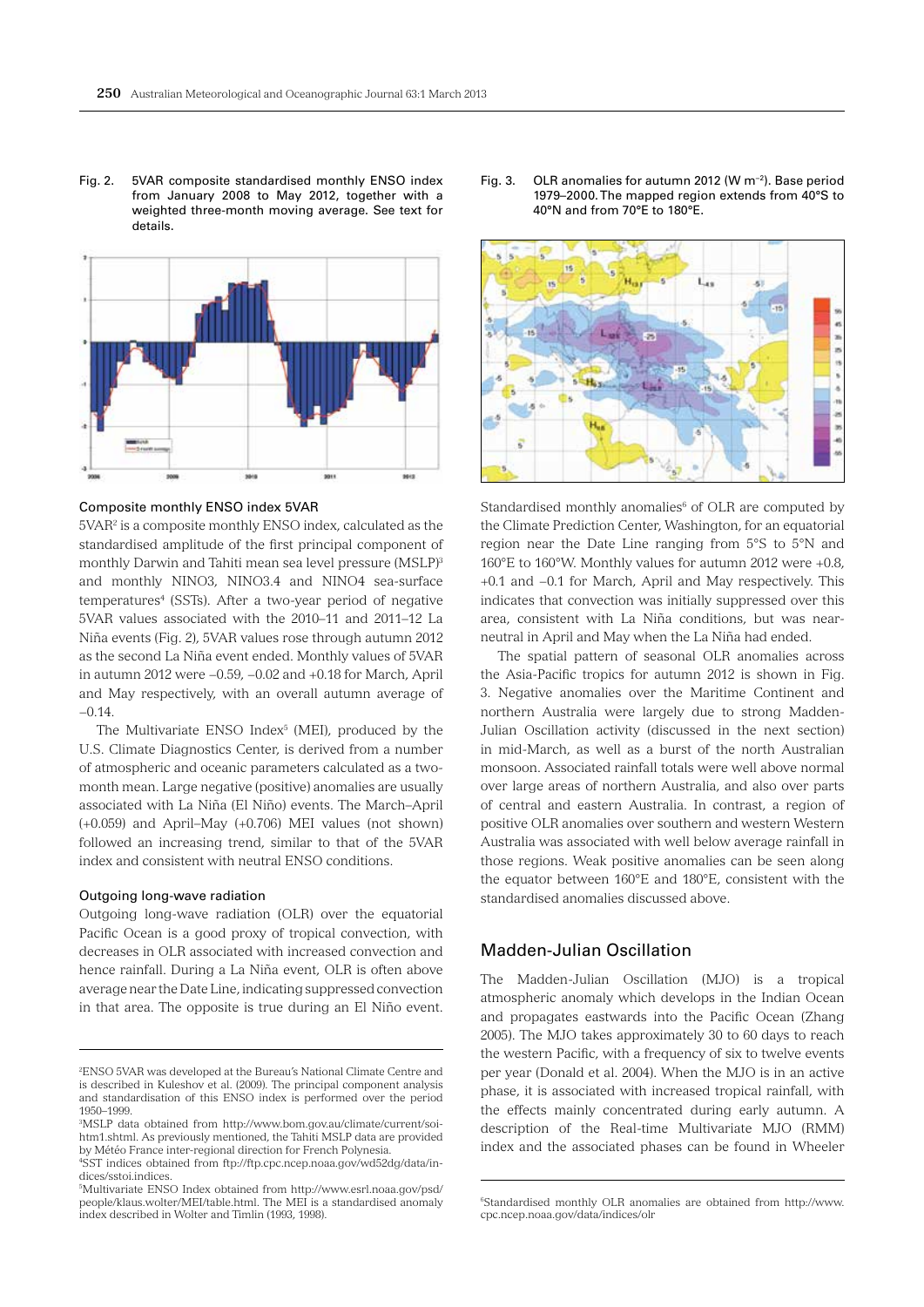Fig. 4. Phase-space representation of the MJO index (Wheeler and Hendon 2004) for autumn 2012. Daily values are shown with March in red, April in green and May in blue. The eight MJO phases and corresponding approximate locations of the near-equatorial enhanced convective signal are labelled. Strong MJO activity is associated with daily values outside the unit circle.



and Hendon (2004). The phase-space diagram of the RMM index for autumn 2012 is shown in Fig. 4, and the evolution of tropical convection anomalies along the equator with time shown in Fig. 5.

The MJO, which had been very strong since late January 2012, was active in the Indian Ocean (phase 3) at the start of March, moving eastwards through the Maritime Continent (phases 4 and 5) area through the middle of March. The MJO increased in strength as it progressed through the western Pacific (phase 6) between 17 and 23 March, reaching its fourth highest amplitude<sup>7</sup> on record for phase 6 on the 20th. The MJO weakened in phase 7, but became a bit more active as it reached the western hemisphere (phase 8), before declining in strength again after 6 April. The MJO continued to weaken as it moved through phase 1 and back into the Indian Ocean, with most points from the second half of April through May falling within the circle defined as weak MJO activity.

In Fig. 5, the negative OLR anomalies in March between 40°E and 180°E correspond with the first active burst of the MJO as it moved from the Indian Ocean, across the Maritime Continent and into the western Pacific. The second, weaker burst of the MJO can be seen in the negative OLR anomalies between 120°W and 0° in the first half of April.

Fig. 5. Time-longitude section of daily-averaged OLR anomalies (W m–2), averaged for 15ºS to 15ºN, for the period December 2011 through to June 2012. Anomalies are with respect to a base period of 1979–2010.



## Oceanic patterns

## Sea-surface temperatures

Autumn 2012 global sea surface temperature (SST) anomalies, obtained from the U.S. National Oceanic and Atmospheric Administration (NOAA) Optimum Interpolation analyses (Reynolds et al. 2002), are shown in Fig. 6. The base period is 1981–2010. Negative (cool) anomalies are shaded in blue, and positive (warm) anomalies in red.

SSTs warmed through summer 2011–12 (Webb 2012) as the La Niña weakened, conditions returning to neutral in autumn 2012. This was reflected in the pattern of SSTs in autumn, which were near normal across most of the tropical Pacific. Positive anomalies along the west coast of South America, which emerged in February, persisted through autumn. Warm anomalies were also present in the western Pacific to the north and east of Papua New Guinea, and in the central north Pacific. Residual cool anomalies remained in the central Pacific to the north of the equator, resulting from the remnants of the La Niña. SSTs were warmer than usual to the west and southeast of Australia.

All three of the standard monthly NINO indices (NINO3, 3.4 and 4) increased during autumn. In the central Pacific, the NINO3.4 index rose from −0.58 °C in March to −0.39 °C in April and −0.05 °C in May. In the eastern Pacific, NINO3 index values were −0.21 °C in March, 0.08 °C in April, and 0.15 °C in May, and in the west NINO4 values were −0.66 °C in March, −0.34 °C in April and −0.26 °C in May. Warming

The amplitude of the MJO is measured by  $(RMM1<sup>2</sup> + RMM2<sup>2</sup>)<sup>1/2</sup>$  where RMM1 and RMM2 are described by Wheeler and Hendon (2004). Records began in June 1974.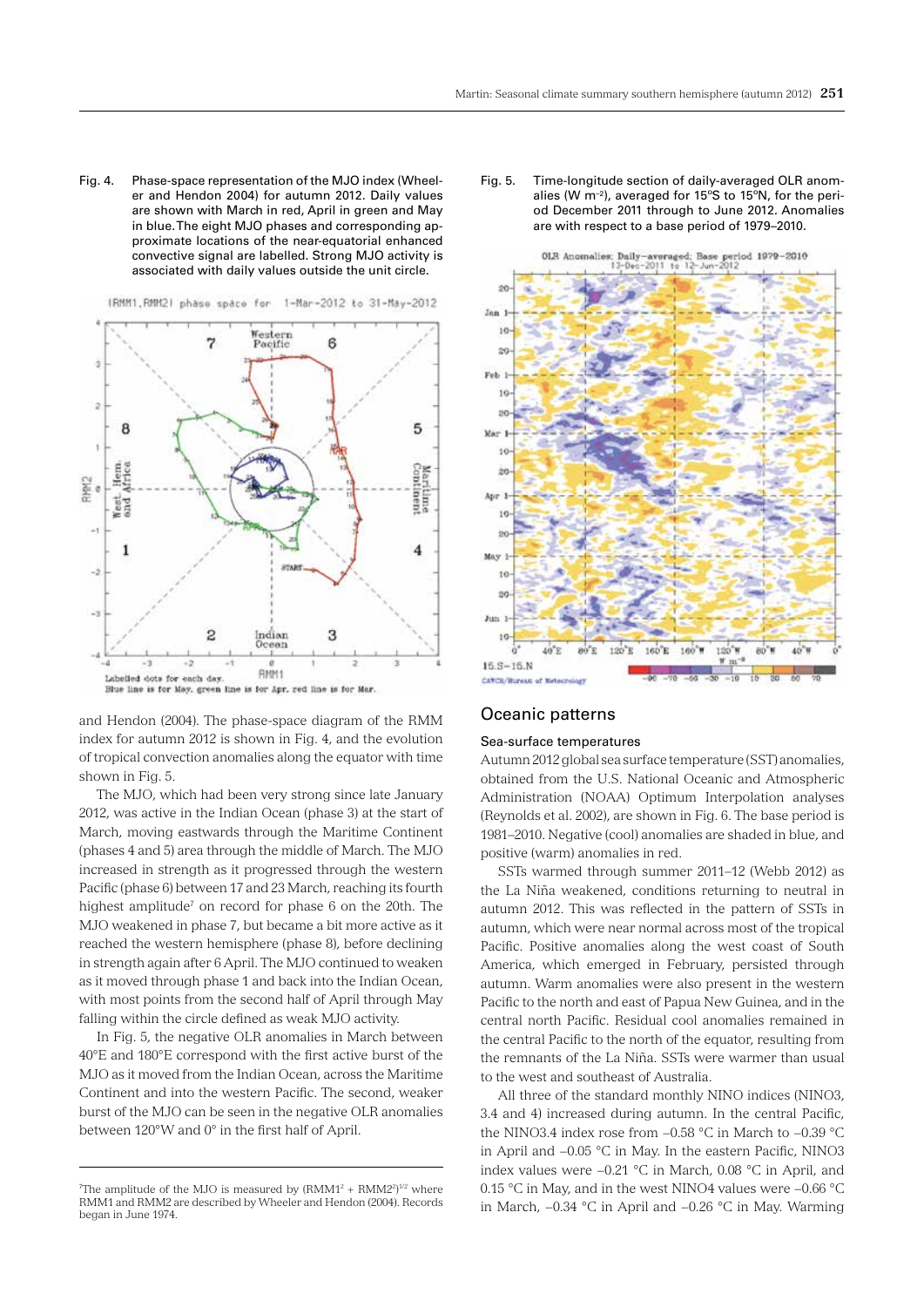## Fig. 6. Anomalies of SST for autumn 2012 (°C).



was greatest in the extreme eastern Pacific; the NINO1+2 index rose from 0.27 °C in March to 1.20 °C in May.

#### Subsurface patterns

The Hovmöller diagram for the 20 ºC isotherm depth anomaly along the equator from January 2009 to May 2012, obtained from NOAA's TAO/TRITON data<sup>8</sup>, is shown in Fig. 7. The 20 ºC isotherm depth is generally located close to the equatorial thermocline, which is the region of greatest temperature gradient with depth, and is the boundary between the warm near-surface and cold deep-ocean waters. Therefore, measurements of the 20 ºC isotherm depth make a good proxy for the thermocline depth. Positive (negative) anomalies correspond to the 20 ºC isotherm being deeper (shallower) than average. Changes in the thermocline depth may act as a precursor to subsequent temperature changes at the ocean surface. A shallow thermocline depth results in more cold water available for upwelling, and therefore a potential cooling of surface temperatures.

La Niña conditions associated with the event of 2010–11, indicated by a shoaling of the thermocline in the eastern equatorial Pacific and deepening in the west, weakened slightly in autumn 2011. This was the result of a downwelling Kelvin wave which propagated eastwards across the equatorial Pacific, warming the subsurface (Tobin and Skinner 2012). La Niña conditions strengthened again in the latter half of 2011, though anomalies were weaker than in the previous summer (Webb 2012). A downwelling Kelvin wave emerged in the western Pacific in early 2012, propagating across the equatorial Pacific through autumn 2012 and bringing the La Niña event to an end, though the thermocline remained slightly deeper than usual in the

Fig. 7. Time-longitude section of the monthly anomalous depth of the 20 °C isotherm at the equator (2ºS to 2ºN) for January 2009 to May 2012. (Plot obtained from the TAO Project Office).



<sup>8</sup> Hovmöller plot obtained from http://www.pmel.noaa.gov/tao/jsdisplay/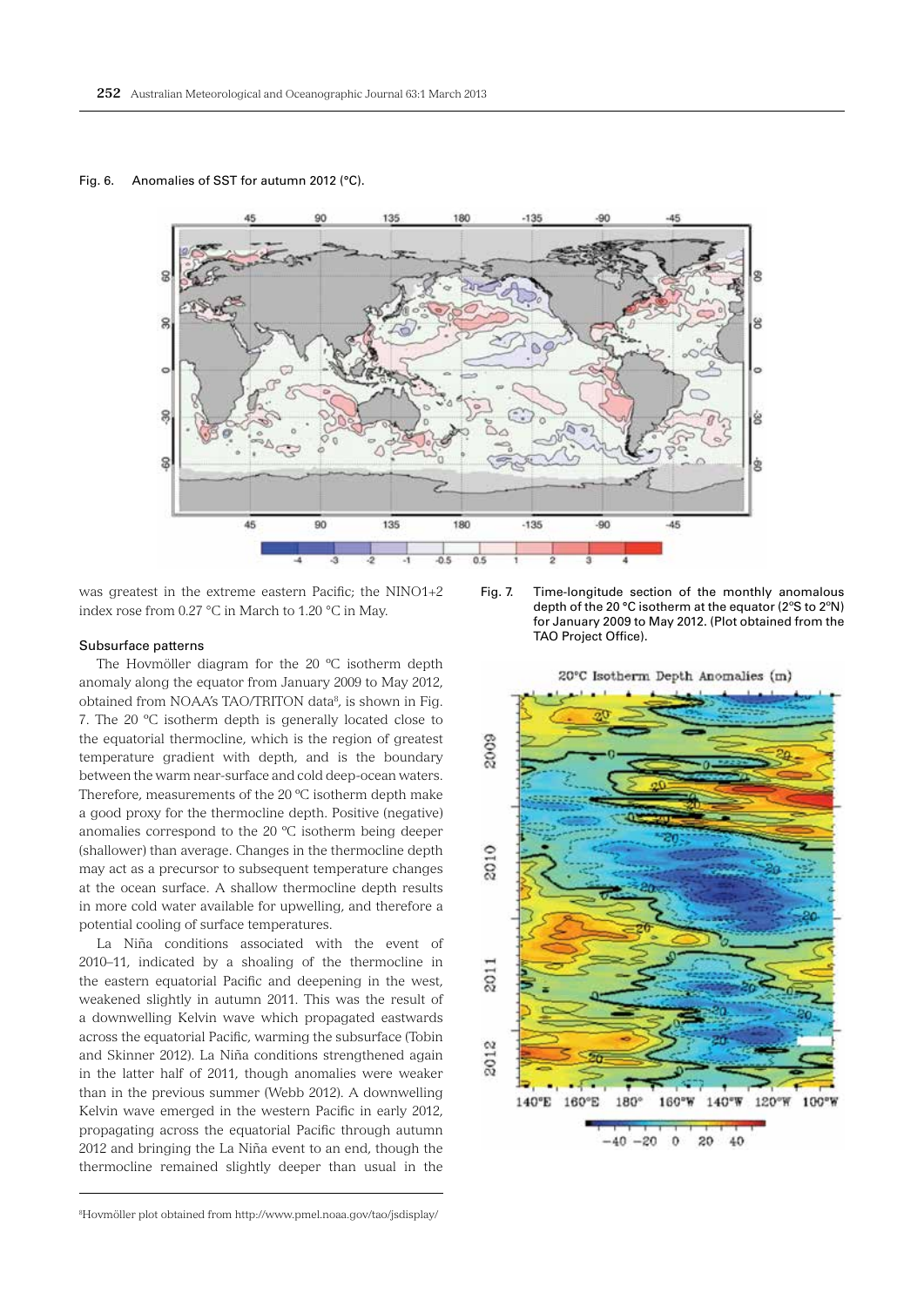Fig. 8. Four-month February 2012 to May 2012 sequence of vertical sea subsurface temperature anomalies at the equator for the Pacific Ocean. The contour interval is 0.5 °C. (Plot obtained from CAWCR).



western Pacific. The decay of the La Niña in autumn 2012 is consistent with the typical life-cycle of past La Niña events.

Figure 8 shows a cross-section of monthly equatorial subsurface anomalies from February 2012 to May 2012. Red shading indicates positive (warm) anomalies, and blue shading negative (cool) anomalies. The cool sub-surface anomalies that had developed in the central and eastern Pacific during winter and spring 2011 (Cottrill 2012) started to weaken in February 2012, and continued to weaken through autumn 2012 as the La Niña event ended. Warm anomalies in the western Pacific also weakened through autumn. By May 2012 cool anomalies had almost completely disappeared from the central and eastern Pacific, with weak warm anomalies stretching from the stronger anomalies in the subsurface of the western Pacific through the central Pacific and across the top 100 m or so of the eastern Pacific Ocean, consistent with changes in the thermocline.

# Atmospheric patterns

## Surface analyses

The southern hemisphere autumn 2012 MSP pattern, computed using data from the 0000 UTC daily analyses of the Bureau of Meteorology's Australian Community Climate and Earth System Simulator (ACCESS) model<sup>9</sup>, is shown in Fig. 9. The corresponding MSLP anomalies are shown in Fig. 10. Anomalies are the difference from a 1979–2000 climatology obtained from the National Centers for Environmental

Fig. 9. Autumn 2012 MSLP (hPa). The contour interval is 5 hPa.



Fig. 10. Autumn 2012 MSLP anomalies (hPa), from a 1979– 2000 climatology.



Prediction (NCEP) II Reanalysis data (Kanamitsu et al. 2002). The MSLP anomaly field is not shown over areas of elevated topography (grey shading).

The autumn MSLP pattern shows the subtropical ridge forming a band of high pressure around the southern hemisphere at about 30°S, with the main centres of high pressure located over southern Australia (1021.4 hPa), the southern Indian Ocean (1024.0 hPa), the south Atlantic (approximately 1020 hPa) and the south Pacific (1019.2 hPa and 1019.1 hPa). The circumpolar low pressure belt is evident around the Antarctic coast, with the main low pressure centres in the Amundsen Sea (976.9 hPa) and off the coast of Wilkes Land (979.3 hPa). The Antarctic high, centred over Marie Byrd Land, had a pressure of 1000.8 hPa.

MSLP was higher than normal in the Australian region, with MSLP anomalies reaching +2.3 hPa over southwest Australia. The highest MSLP anomalies were to the southeast of New Zealand, an anomaly of +4.4 hPa at about 150°W. The

<sup>9</sup> For more information on the Bureau of Meteorology's ACCESS model, see http://www.bom.gov.au/nwp/doc/access/NWPData.shtml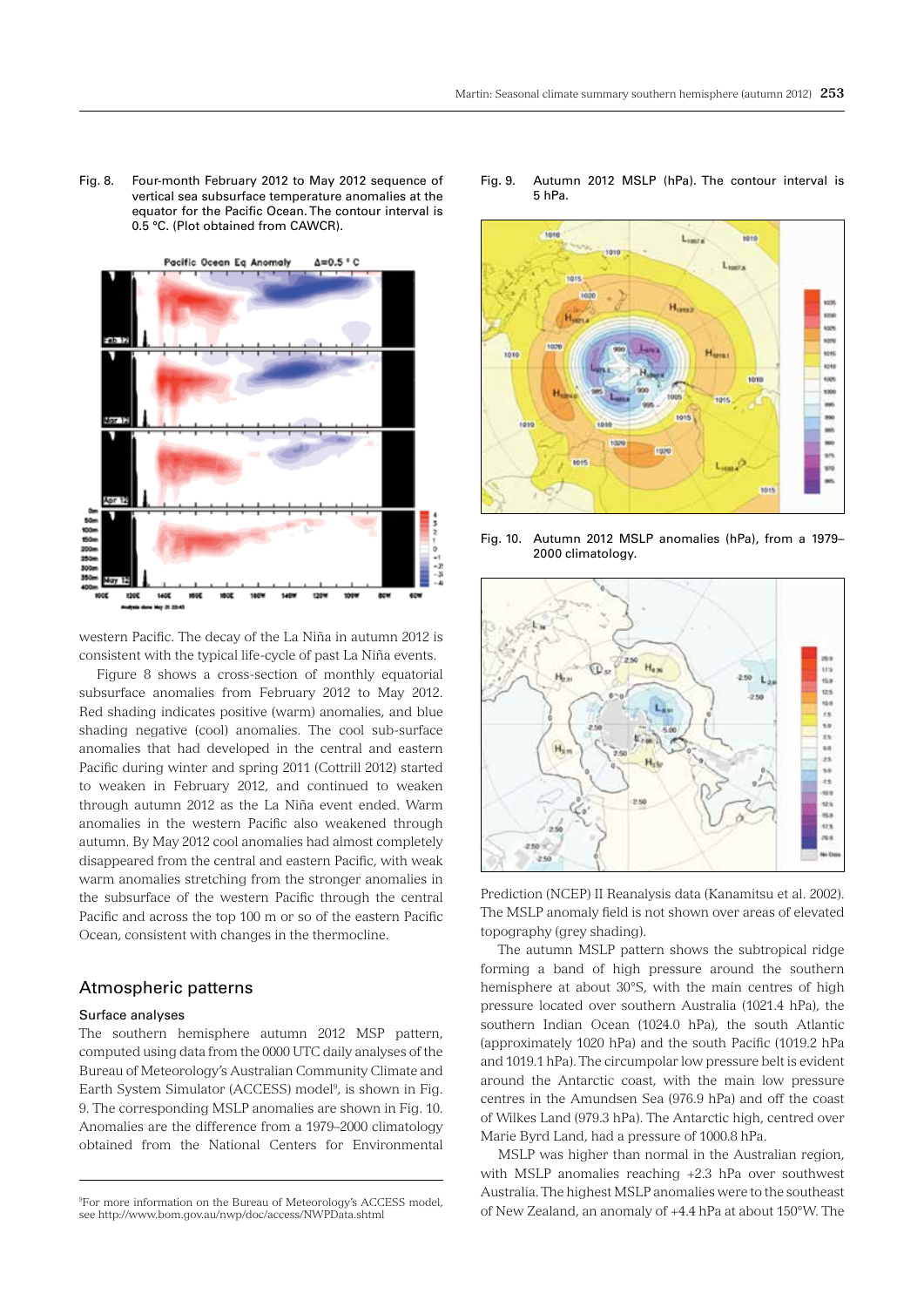strongest negative MSLP anomalies of −6.9 hPa were in the Amundsen Sea, associated with the deepest low pressure system.

#### Mid-tropospheric analyses

The 500 hPa geopotential height, an indicator of the steering of surface synoptic systems across the southern hemisphere, for autumn 2012 is shown in Fig. 11. The associated anomalies are shown in Fig. 12. The autumn 500 hPa height field is fairly zonal, with four weak troughs located in the Indian Ocean (~100°E), the Pacific Ocean (~180°E), near the coast of South America (~110°W) and near South Africa (~15°E). Geopotential height anomalies largely reflect MSLP anomalies (Fig. 9) south of about 40°S; positive geopotential height anomalies to the southeast of New Zealand and over Antarctica coincide with positive MSLP anomalies and negative geopotential height anomalies either side of Antarctica correspond with negative MSLP anomalies.

Fig. 11. Autumn 2012 500 hPa mean geopotential height (gpm).



Fig. 12. Autumn 2012 500 hPa mean geopotential height anomalies (gpm), from a 1979–2000 climatology.



#### Southern Annular Mode

The Southern Annular Mode (SAM, also known as the Antarctic Oscillation or AAO) describes the oscillation of atmospheric pressure between the polar and mid-latitude regions of the southern hemisphere. Positive phases of SAM are characterised by increased mass over the extratropics, decreased mass over Antarctica and a poleward contraction of the mid-latitude band of westerly winds. Conversely, negative phases of SAM relate to reduced mass over the extra-tropics, increased mass over Antarctica and an equatorward expansion of the mid-latitude band of westerly winds. A similar oscillation exists in the northern hemisphere, the Northern Annular Mode, or NAM (also known as the Arctic Oscillation). The Climate Prediction Center produces a standardised monthly SAM index (Climate Prediction Center 2010)10. After being positive through the preceding summer, the SAM index weakened significantly but remained slightly positive through autumn 2012: +0.28 in March, +0.67 in April and +0.15 in May, resulting in a seasonal mean value of +0.36. Figures 11 and 12 show a weak high pressure anomaly over the Antarctic continent surrounded by a similarly weak ring of negative anomalies, with an area of high pressure anomalies to the south and east of New Zealand. Pressure anomalies over the Australian region were near average. The Southern Annular Mode has been shown to influence Australian rainfall and temperature patterns (Hendon et al. 2007).

#### Winds

Autumn 2012 low-level (850 hPa) and upper-level (200 hPa) wind anomalies (from the 22-year NCEP II climatology) are shown in Fig. 13 and 14 respectively. Isotach contours are at 5 m s–1 intervals. Low-level easterly winds were slightly stronger than normal (enhanced trade winds) over the western tropical Pacific Ocean, but weaker than they had been during the preceding spring and summer (Webb 2012 and Cottrill 2012), consistent with the weakening La Niña event. Weak westerly wind anomalies were also present over Indonesia and in the eastern Pacific Ocean to the north of the equator. In the upper levels, enhanced westerly wind anomalies were observed over the central Pacific Ocean to the north of the equator, associated with the enhanced Walker Circulation which weakened through autumn as the La Niña event ended.

# Australian region

#### Rainfall

Australian rainfall totals and rainfall deciles are shown in Fig. 15 and Fig. 16 respectively. The rainfall deciles are calculated with respect to gridded rainfall data for all autumns from 1900 to 2012. A summary of seasonal rainfall ranks and

<sup>10</sup>For more information on the SAM index from the Climate Prediction Center (NOAA), see http://www.cpc.ncep.noaa.gov/products/precip/ CWlink/daily\_ao\_index/aao/aao.shtml.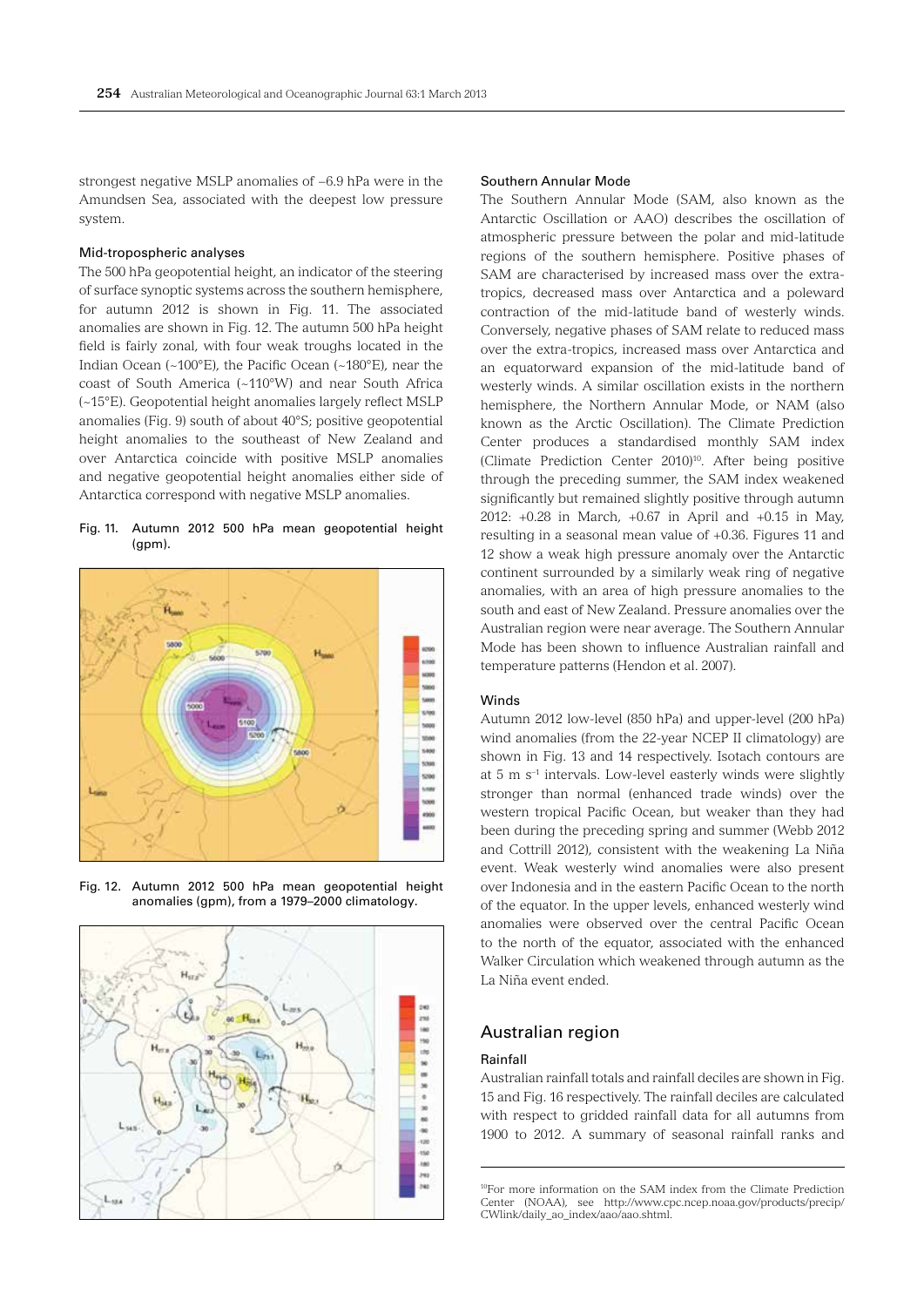

Fig. 13. Autumn 2012 850 hPa vector wind anomalies (m s−1).

Fig. 14. Autumn 2012 200 hPa vector wind anomalies (m s−1).





Fig. 15. Autumn 2012 rainfall totals (mm) for Australia. Fig. 16. Autumn 2012 rainfall deciles for Australia: decile ranges based on grid-point values over the autumns 1900–2012.

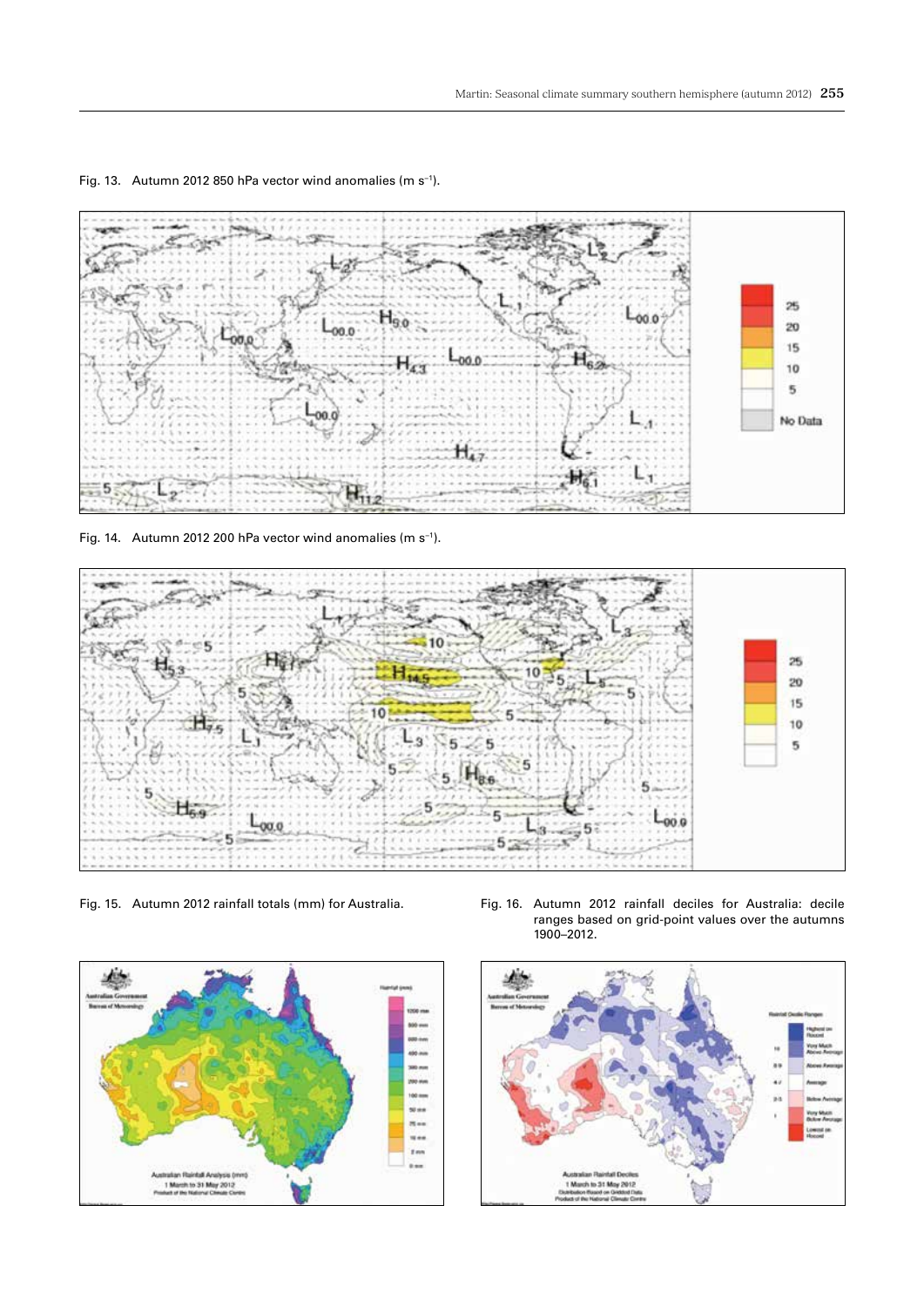| Region             | Highest seasonal total<br>(mm)                     | Lowest seasonal total<br>(mm)     | Highest daily total<br>(mm)                 | Area-<br>averaged<br>rainfall<br>(mm) | Rank of<br>area-<br>averaged<br>rainfall | % difference<br>from mean |
|--------------------|----------------------------------------------------|-----------------------------------|---------------------------------------------|---------------------------------------|------------------------------------------|---------------------------|
| Australia          | 2614.8 at Bellenden<br>Ker Bottom Station<br>(Qld) | 0.0 at Carbla Station<br>(WA)     | 388.0 at Mount Jukes<br>(Qld), 21 March     | 154                                   | 98                                       | $+27$                     |
| Queensland         | 2614.8 at Bellenden<br>Ker Bottom Station          | 38.0 at Durrie Station            | 388.0 at Mount Jukes,<br>21 March           | 244                                   | 100                                      | $+49$                     |
| New South Wales    | 799.6 at Charlotte Pass                            | 30.4 at Wentworth<br>(Toora)      | 202.0 at Grong Grong<br>(Berembed), 4 March | 167                                   | 92                                       | $+17$                     |
| Victoria           | 595.0 at Wyelangta                                 | 46.0 at Jeparit                   | 166.0 at Mount Buffalo<br>Chalet, 4 March   | 187                                   | 89                                       | $+19$                     |
| Tasmania           | 1091.6 at Mount Read                               | 114.2 at Avoca                    | 115.2 at St Helens<br>(Kellraine), 26 May   | 401                                   | 90                                       | $+18$                     |
| South Australia    | 296.8 at Heathfield                                | 10.2 at Oodnadatta<br>(Allandale) | 93.0 at Moomba<br>(Tirrawarra), 3 March     | 55                                    | 77                                       | $-2$                      |
| Western Australia  | 1184.0 at Home Valley                              | 0.0 mm at Carbla<br>Station       | 260.6 at Troughton<br>Island, 14 March      | 91                                    | 60                                       | $\overline{0}$            |
| Northern Territory | 799.5 at Labelle Downs                             | 23.0 at The Derwent               | 219.1 at Channel<br>Island, 14 March        | 202                                   | 98                                       | $+14$                     |

Table 1. Summary of the seasonal rainfall ranks and extremes on a national and State basis for autumn 2012. The ranking in the 2nd last column goes from 1 (lowest) to 113 (highest) and is calculated over the years 1900–2012.

Table 2. Percentage areas in different categories for autumn 2012 rainfall. 'Severe deficiency' denotes rainfall at or below the 5th percentile. Areas in decile 1 include those in 'severe deficiency', which in turn include those which are 'lowest on record'. Areas in decile 10 include those which are 'highest on record. Percentage areas of highest and lowest on record are given to two decimal places because of the small quantities involved; other percentage areas to one decimal place.

| Region             | Lowest on record | Severe deficiency | Decile 1 | Decile 10 | Highest on record |
|--------------------|------------------|-------------------|----------|-----------|-------------------|
| Australia          | 0.32             | 3.7               | 6.5      | 17.6      | 0.76              |
| Queensland         | 0.00             | 0.0               | 0.0      | 30.2      | 2.05              |
| New South Wales    | 0.00             | 0.0               | 0.0      | 23.2      | 0.16              |
| Victoria           | 0.00             | 0.0               | 0.0      | 12.9      | 0.00              |
| Tasmania           | 0.00             | 0.0               | 0.0      | 0.9       | 0.00              |
| South Australia    | 0.00             | 0.0               | 0.9      | 6.0       | 0.55              |
| Western Australia  | 0.98             | 11.3              | 19.4     | 7.1       | 0.20              |
| Northern Territory | 0.00             | 0.0               | 0.0      | 27.9      | 0.79              |

extremes are shown in Table 1 for each State and Territory. The percentage areas of rainfall in different categories (e.g. highest and lowest on record) are shown for each State and Territory in Table 2.

Nationally, autumn rainfall was above average (+27 per cent), the fifteenth wettest autumn of 113 years. Northern and eastern parts of Australia were the wettest: 30 per cent of Queensland observed autumn rainfall in the highest decile (wettest ten per cent of all years), 28 per cent of the Northern Territory, and 23 per cent of New South Wales. In contrast, autumn rainfall was below average over large areas of Western Australia, notably along the west coast from the Pilbara south, and in the eastern Interior and Eucla districts, although Western Australia recorded average autumn rainfall as a whole. Southwest Western Australia (southwest of a line joining Jurien Bay and Bremer Bay) had its eighth driest autumn on record. Autumn rainfall was above-average in every other State and Territory, except

South Australia. Tasmania experienced its wettest autumn since 1977 with 401 mm, and Victoria its wettest autumn since 1989 with 187 mm.

The 2011–12 La Niña weakened through autumn 2012, with neutral conditions reached by the end of March. Its influence was greatest in March, when northern and eastern parts of Australia recorded their heaviest autumn rains. One of the heaviest rainfall events was due to a surface trough lingering over southeast Australia during late February and early March. Several sites in the south and west of New South Wales and northern and eastern Victoria broke autumn daily rainfall records over the first five days of March, with widespread and severe flooding on the Lachlan, Murrumbidgee, Snowy and Mitta Mitta Rivers (Bureau of Meteorology 2012). In Queensland, a tropical low pressure system produced heavy rainfall in the north and east, breaking autumn daily rainfall records between the 17th and 21st.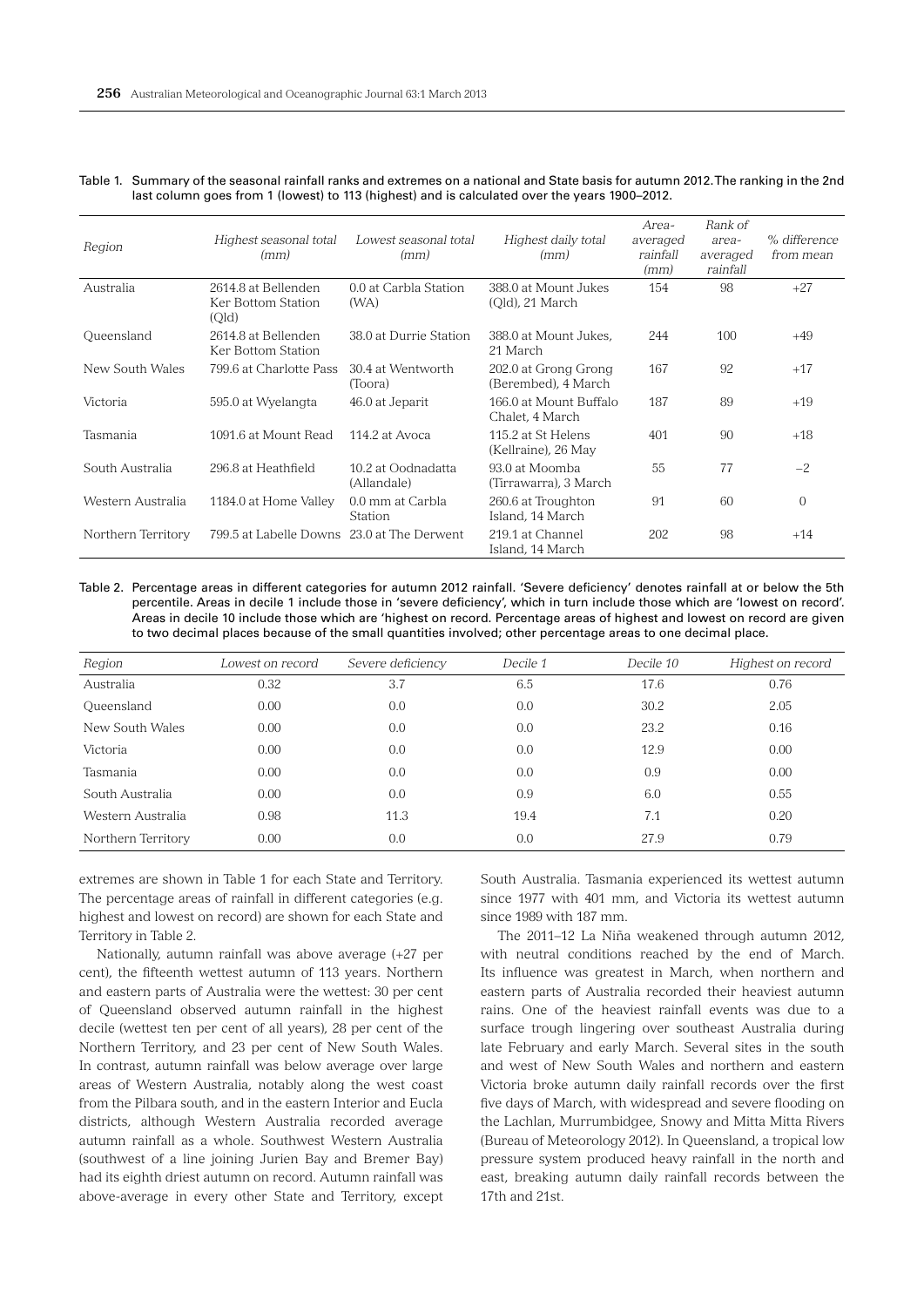# Fig. 17. Autumn 2012 maximum temperature anomalies (°C). Fig. 18. Autumn 2012 maximum temperature deciles: decile



Fig. 19. Autumn 2012 minimum temperature anomalies Fig. 20. Autumn 2012 minimum temperature deciles: decile



ranges based on grid-point values over the autumn 1911–2012.



ranges based on grid-point values over the autumn 1911–2012.



Table 3. Percentage areas in different categories for autumn 2012. Areas in decile 1 include those which are 'lowest on record'. Areas in decile 10 include those which are 'highest on record'. Percentage areas of highest and lowest on record are given to two decimal places because of the small quantities involved; other percentage areas to one decimal place. Grid-point deciles calculated with respect to 1911–2012.

|                    | Maximum temperature |          |           |                      | Minimum temperature |          |           |                      |
|--------------------|---------------------|----------|-----------|----------------------|---------------------|----------|-----------|----------------------|
| Region             | Lowest on<br>record | Decile 1 | Decile 10 | Highest on<br>record | Lowest on<br>record | Decile 1 | Decile 10 | Highest on<br>record |
| Australia          | 0.00                | 9.4      | 6.2       | 0.37                 | 0.00                | 11.0     | 0.5       | 0.01                 |
| Oueensland         | 0.00                | 15.0     | 0.0       | 0.00                 | 0.00                | 2.4      | 0.0       | 0.00                 |
| New South Wales    | 0.00                | 0.1      | 0.0       | 0.00                 | 0.00                | 23.3     | 0.0       | 0.00                 |
| Victoria           | 0.00                | 0.0      | 0.0       | 0.00                 | 0.00                | 0.0      | 0.0       | 0.00                 |
| Tasmania           | 0.00                | 0.0      | 0.0       | 0.00                 | 0.00                | 0.0      | 60.2      | 1.78                 |
| South Australia    | 0.00                | 0.0      | 2.2       | 0.00                 | 0.00                | 16.4     | 0.0       | 0.00                 |
| Western Australia  | 0.00                | 7.4      | 18.2      | 1.14                 | 0.00                | 14.2     | 0.0       | 0.00                 |
| Northern Territory | 0.00                | 20.7     | 0.0       | 0.00                 | 0.00                | 6.9      | 0.0       | 0.00                 |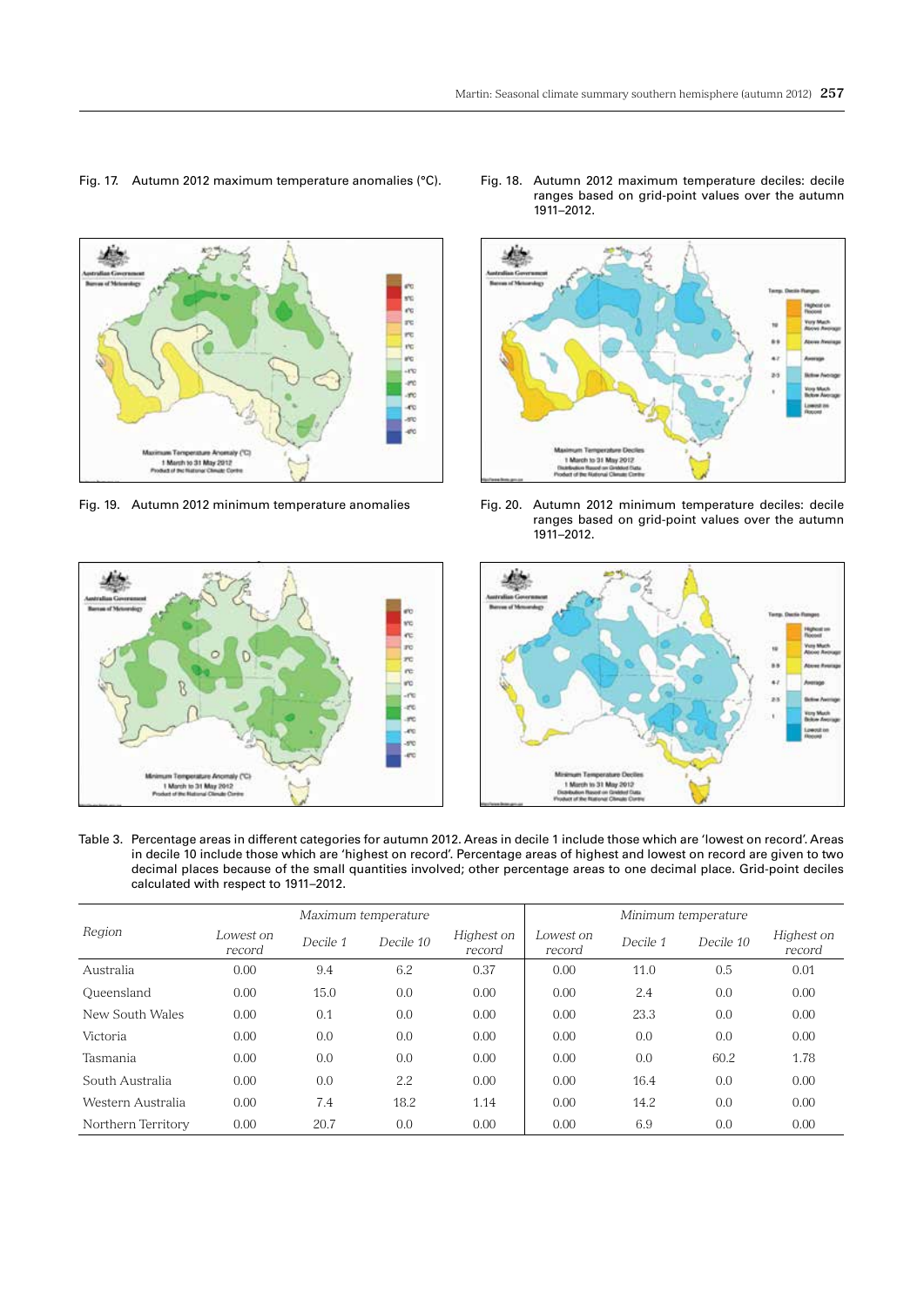| Region             | Highest seasonal<br>mean maximum<br>$(^{\circ}C)$                                      | Lowest seasonal<br>mean maximum<br>$(^{\circ}C)$ | Highest daily<br>temperature $(^{\circ}C)$ | Lowest daily<br>maximum<br>temperature $(^{\circ}C)$ | Area-<br>averaged<br>temperature<br>anomaly $(^{\circ}C)$ | Rank of area-<br>averaged<br>temperature<br>anomaly |
|--------------------|----------------------------------------------------------------------------------------|--------------------------------------------------|--------------------------------------------|------------------------------------------------------|-----------------------------------------------------------|-----------------------------------------------------|
| Australia          | 35.3 at Mardie<br>(WA)                                                                 | 7.2 at Mount<br>Hotham (Vic.)                    | 44.6 at Kalbarri<br>(WA), 9 March          | $-3.1$ at Thredbo<br>(Top Station)<br>(NSW), 25 May  | $-0.33$                                                   | 36 (tied)                                           |
| Oueensland         | 32.1 at Century<br>Mine                                                                | $21.1$ at<br>Applethorpe                         | 40.9 at Birdsville.<br>3 April             | 11.9 at Appletho-<br>rpe, 25 May                     | $-0.73$                                                   | $25$ (tied)                                         |
| New South Wales    | 28.0 at Mungindi                                                                       | 8.2 at Thredbo<br>(Top Station)                  | 38.2 at Tibooburra<br>Post Office, 3 April | $-3.1$ at Thredbo<br>(Top Station), 25<br>May        | $-0.40$                                                   | 29                                                  |
| Victoria           | 23.8 at Mildura                                                                        | 7.2 at Mount<br>Hotham                           | 35.4 at Cape Nel-<br>son. 14 March         | $-2.7$ at Mount<br>Hotham, 25 May                    | $-0.13$                                                   | 54 (tied)                                           |
| Tasmania           | 19.2 at Campania,<br>Larapuna<br>(Eddystone Point)<br>and Launceston<br>(Ti Tree Bend) | 8.5 at Mount<br>Wellington                       | 30.3 at Strahan.<br>14 March               | $-1.8$ at Mount<br>Wellington,<br>12 May             | $+0.22$                                                   | 80                                                  |
| South Australia    | 28.3 at Marree<br>Comparison                                                           | 17.1 at Mount<br>Lofty                           | 40.0 at Marla.<br>2 April                  | 6.3 at Mount Lofty,<br>24 May                        | $+0.19$                                                   | 60 (tied)                                           |
| Western Australia  | 35.3 at Mardie                                                                         | 22.3 at Albany                                   | 44.6 at Kalbarri.<br>9 March               | 13.5 at Rocky<br>Gully, 31 May                       | $+0.14$                                                   | 59                                                  |
| Northern Territory | 33.9 at Bradshaw                                                                       | 25.8 at Arltunga                                 | 41.1 at Walung-<br>urru, 3 April           | 15.3 at Arltunga,<br>24 May                          | $-1.12$                                                   | $16$ (tied)                                         |

#### Table 4. Summary of the seasonal maximum temperature ranks and extremes on a national and State basis for autumn 2012. The ranking in the last column goes from 1 (lowest) to 103 (highest) and is calculated over the years 1910–201211.

Table 5. Summary of the seasonal minimum temperature ranks and extremes on a national and State basis for autumn. The ranking in the last column goes from 1 (lowest) to 103 (highest) and is calculated over the years 1910–2012.

| Region             | Highest seasonal<br>mean minimum<br>$(^{\circ}C)$ | Lowest seasonal<br>mean minimum<br>$(^{\circ}C)$ | Highest daily<br>minimum<br>temperature $(^{\circ}C)$                       | Lowest daily<br>temperature $(^{\circ}C)$     | Area-<br>averaged<br>temperature<br>anomaly $(^{\circ}C)$ | Rank of area-<br>averaged<br>temperature<br>anomaly |
|--------------------|---------------------------------------------------|--------------------------------------------------|-----------------------------------------------------------------------------|-----------------------------------------------|-----------------------------------------------------------|-----------------------------------------------------|
| Australia          | 25.9 at Troughton<br>Island (WA)                  | $-0.1$ at Charlotte<br>Pass (NSW)                | 29.0 at Varanus<br>Island (WA),<br>9 March, and<br>Onslow, 10 March<br>(WA) | $-10.0$ at Charlotte<br>Pass (NSW),<br>30 May | $-0.80$                                                   | 22                                                  |
| Queensland         | 25.7 at Coconut<br>Island                         | 9.0 at Applethorpe                               | 27.9 at Sweers<br>Island, 6 March<br>and 6 April                            | $-3.2$ at Oakev,<br>15 May                    | $-0.71$                                                   | 37                                                  |
| New South Wales    | 17.1 at Cape Byron -0.1 at Charlotte              | Pass                                             | 24.3 at Brewar-<br>rina, 1 March                                            | $-10.0$ at Charlotte<br>Pass, 30 May          | $-1.01$                                                   | 27                                                  |
| Victoria           | 13.3 at Wilsons<br>Promontory                     | 1.9 at Mount<br>Hotham                           | 21.5 at Frankston.<br>15 March                                              | $-0.9$ at Mount<br>Hotham Airport,<br>31 May  | $-0.23$                                                   | 68                                                  |
| Tasmania           | 12.7 at Swan<br>Island                            | 2.5 at Mount<br>Wellington                       | 19.7 at Flinders<br>Island Airport,<br>15 March                             | $-4.3$ at Ross.<br>30 April                   | $+0.72$                                                   | 97                                                  |
| South Australia    | 15.4 at Neptune<br>Island                         | 6.7 at Yongala                                   | 26.0 at Ceduna.<br>14 March                                                 | -3.0 at Yongala,<br>16 May                    | $-0.71$                                                   | 25                                                  |
| Western Australia  | 25.9 at Troughton<br>Island                       | 8.4 at Collie East                               | 29.0 at Varanus<br>Island, 9 March<br>and Onslow,<br>10 March               | $-3.4$ at Wander-<br>ing, 25 May              | $-0.77$                                                   | $19$ (tied)                                         |
| Northern Territory | 25.8 at Cape Don                                  | 10.8 at Alice<br>Springs                         | 28.6 at Cape Don,<br>22 March                                               | -2.7 at Arltunga,<br>17 May                   | $-1.06$                                                   | 19                                                  |

11The Australian Climate Observations Reference Network – Surface Air Temperature (ACORN-SAT) dataset (Trewin 2012) is used to calculate the spatial averages and rankings shown in Table 4 (maximum temperature) and Table 5 (minimum temperature). These averages are available from 1910 to the present.